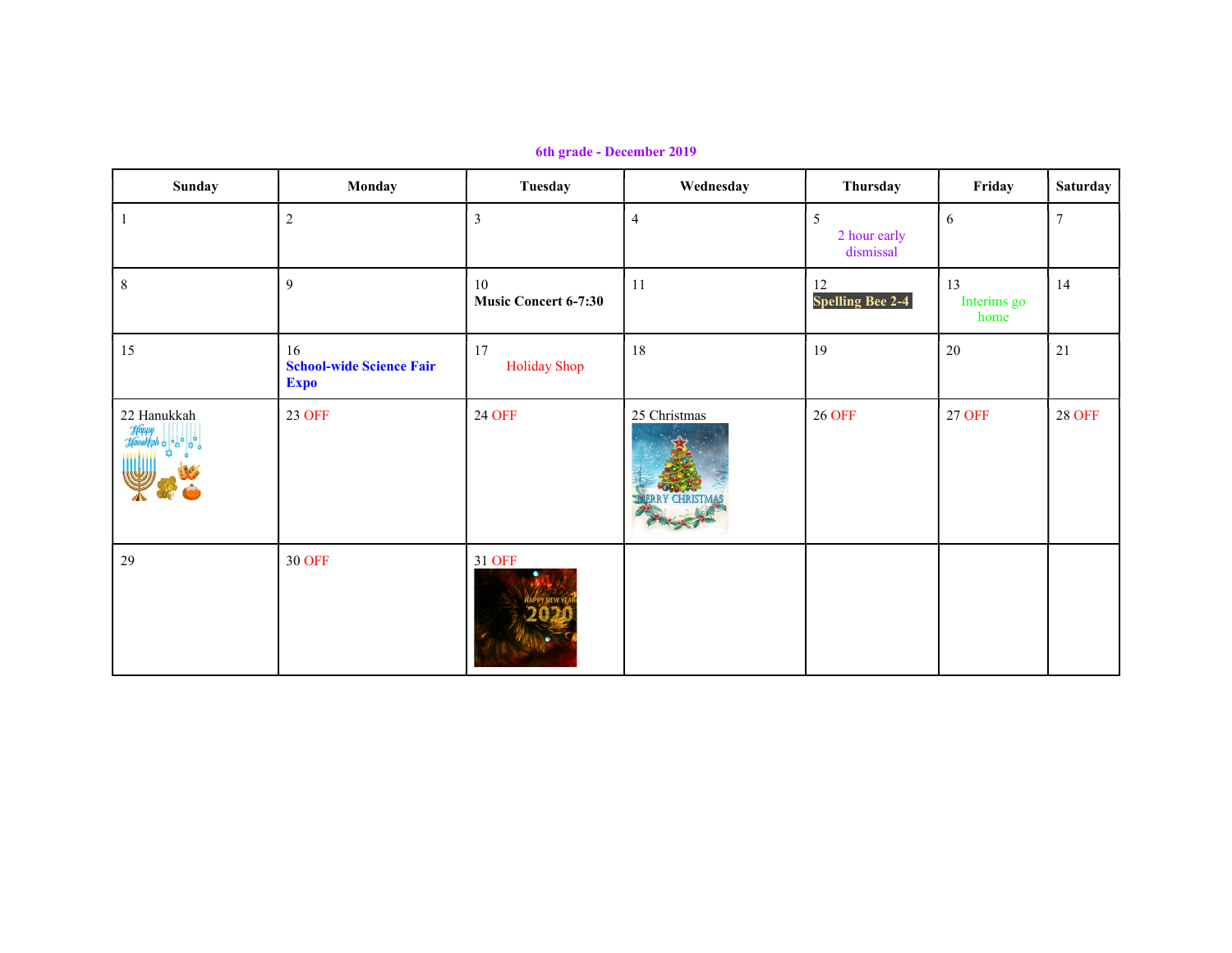| December 16th-20th, 2019 6th grade |                                                                                                                                                                                             |                                                                                                                                                                     |                                                                                                                                                                                             |                                                                                                                                                                                             |                                                        |  |  |  |
|------------------------------------|---------------------------------------------------------------------------------------------------------------------------------------------------------------------------------------------|---------------------------------------------------------------------------------------------------------------------------------------------------------------------|---------------------------------------------------------------------------------------------------------------------------------------------------------------------------------------------|---------------------------------------------------------------------------------------------------------------------------------------------------------------------------------------------|--------------------------------------------------------|--|--|--|
|                                    | Monday<br>12/16<br><b>B</b> day                                                                                                                                                             | Tuesday<br>12/17<br>A day                                                                                                                                           | Wednesday<br>12/18<br><b>B</b> day                                                                                                                                                          | Thursday<br>12/19<br>A day                                                                                                                                                                  | Friday<br>12/20<br><b>B</b> day                        |  |  |  |
| <b>ELA</b>                         | Foley & Klapaska: Reading log due Friday                                                                                                                                                    |                                                                                                                                                                     |                                                                                                                                                                                             |                                                                                                                                                                                             | Foley & Klapaska:<br>Reading log due<br>today          |  |  |  |
| Math                               | Dandy ALL<br><b>No Homework!</b><br>$\bullet$<br><b>Percent Quiz Thursday!</b><br>$\bullet$<br>Stanley (ALL):<br>No HW this week!<br>$\bullet$<br><b>Percent Quiz Thursday</b><br>$\bullet$ | Dandy ALL<br><b>No Homework!</b><br><b>Percent Quiz</b><br>Thursday!<br>Stanley (ALL):<br>No HW this<br>$\bullet$<br>week!<br>Percent Quiz<br>$\bullet$<br>Thursday | Dandy ALL<br><b>No Homework!</b><br>$\bullet$<br><b>Percent Quiz</b><br><b>TOMORROW!</b><br>Stanley (ALL):<br>No HW this week!<br>$\bullet$<br><b>Percent Quiz</b><br>٠<br><b>TOMORROW!</b> | Dandy ALL<br>No<br>$\bullet$<br>Homework!<br><b>Percent Quiz</b><br>$\bullet$<br><b>TODAY!</b><br>Stanley (ALL):<br>No HW this<br>$\bullet$<br>week!<br>Percent Quiz<br>$\bullet$<br>TODAY! | Stanley (ALL):<br>Have a fantastic<br>winter break! :) |  |  |  |
| <b>Science</b>                     | <b>Gearhart: Reading Vocab packet (box vocab)</b><br>& underline definitions)                                                                                                               |                                                                                                                                                                     |                                                                                                                                                                                             |                                                                                                                                                                                             |                                                        |  |  |  |
| <b>S.S.</b>                        | Palazzo - Vocabulary due Friday<br>(1/3/20). Quiz Friday (1/3/20)<br><b>GRESHAM - No Homework</b>                                                                                           |                                                                                                                                                                     |                                                                                                                                                                                             |                                                                                                                                                                                             |                                                        |  |  |  |
| <b>AVID</b>                        |                                                                                                                                                                                             |                                                                                                                                                                     |                                                                                                                                                                                             |                                                                                                                                                                                             |                                                        |  |  |  |
| <b>WCL</b>                         | If you are redoing your Weather & Seasons<br>quiz Thursday - Study vocabulary 20-30 mins                                                                                                    |                                                                                                                                                                     |                                                                                                                                                                                             |                                                                                                                                                                                             |                                                        |  |  |  |
| <b>Encore</b>                      | True Colors- paper mache mistakes & reflection<br>on google classroom due at the end of week<br>(both are past due!)                                                                        |                                                                                                                                                                     |                                                                                                                                                                                             |                                                                                                                                                                                             |                                                        |  |  |  |
| <b>After</b><br>school<br>Events   | None                                                                                                                                                                                        | Holiday Shop!                                                                                                                                                       | None                                                                                                                                                                                        | Clubs see list                                                                                                                                                                              | Enjoy your<br>weekend!!                                |  |  |  |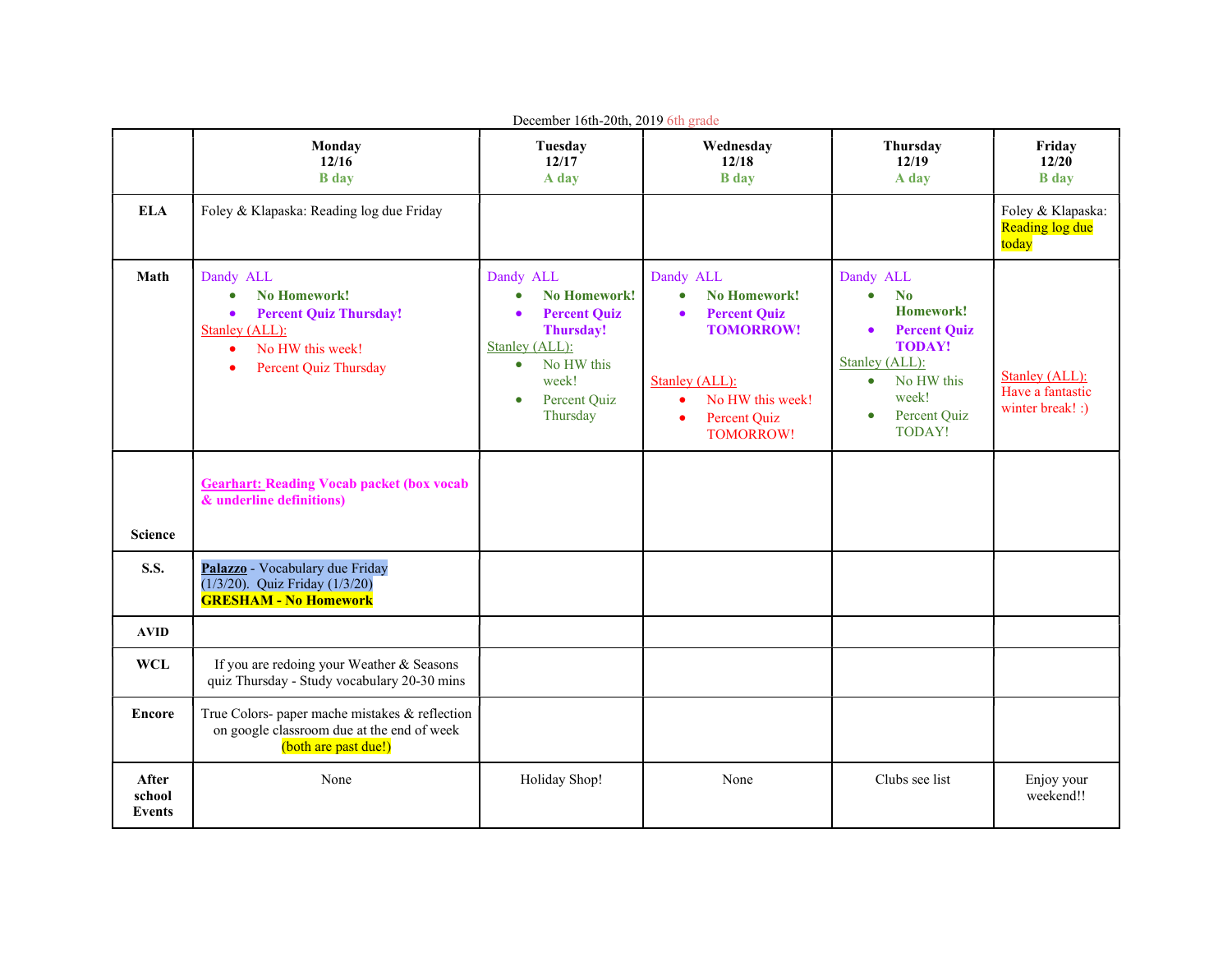| Sunday              | Monday                                           | Tuesday                 | Wednesday                      | Thursday                         | Friday                                       | <b>Saturday</b> |
|---------------------|--------------------------------------------------|-------------------------|--------------------------------|----------------------------------|----------------------------------------------|-----------------|
|                     | $\sqrt{2}$                                       | $\mathfrak{Z}$          | $\overline{4}$                 | 5<br>2 hour early<br>dismissal   | <b>6 Science Fair</b><br><b>Projects due</b> | $\tau$          |
| $8\,$               | 9                                                | 10 Music Concert 6-7:30 | 11                             | 12<br><b>Spelling Bee 3-4</b>    | 13<br>Interims go home                       | 14              |
| 15                  | <b>16School-wide Science</b><br><b>Fair Expo</b> | 17<br>Holiday Shop      | 18                             | 19<br><b>Ugly Sweater</b><br>Day | 20                                           | $21\,$          |
| 22 Hanukkah<br>Happ | <b>23 OFF</b>                                    | <b>24 OFF</b>           | 25 Christmas<br><b>TRISTMA</b> | <b>26 OFF</b>                    | <b>27 OFF</b>                                | <b>28 OFF</b>   |
| 29                  | <b>30 OFF</b>                                    | 31 OFF                  |                                |                                  |                                              |                 |

## 7th grade - December 2019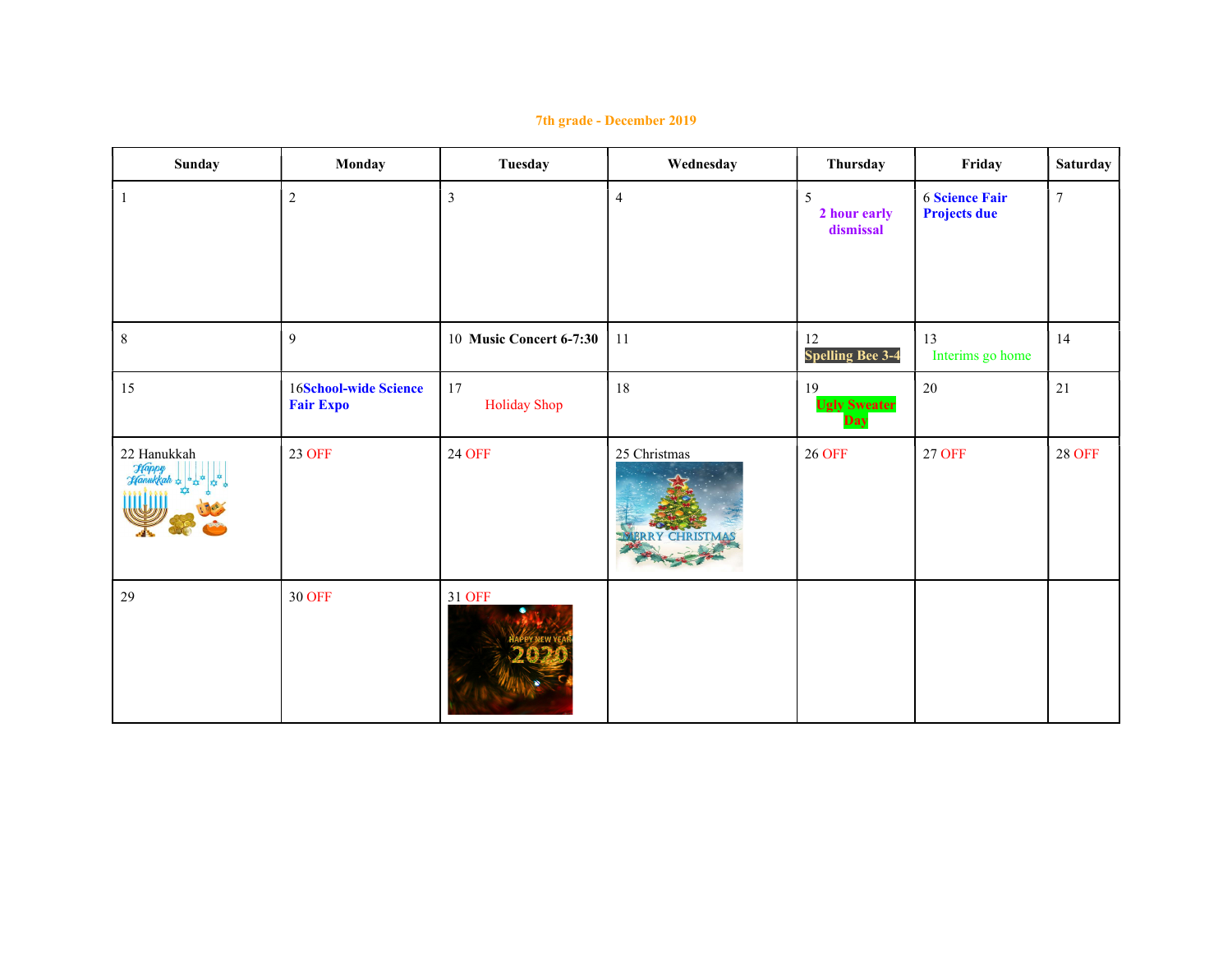## 7th Grade

|                                  | Monday<br>12/16                                                                                                                     | Tuesday<br>12/17                                                                                                                  | Wednesdav<br>12/18                                                      | Thursdav<br>12/19                                                       | Friday<br>12/20                                                         |
|----------------------------------|-------------------------------------------------------------------------------------------------------------------------------------|-----------------------------------------------------------------------------------------------------------------------------------|-------------------------------------------------------------------------|-------------------------------------------------------------------------|-------------------------------------------------------------------------|
|                                  | <b>B</b> day                                                                                                                        | A day                                                                                                                             | <b>B</b> day                                                            | A day                                                                   | <b>B</b> day                                                            |
| <b>ELA</b>                       | No HW                                                                                                                               | No HW                                                                                                                             | No HW                                                                   | No HW                                                                   | No HW                                                                   |
| Math                             | <b>Your Warm-Ups done in class will</b><br>be your HW (2 HW grades)                                                                 | <b>In Class HW</b><br>7-8 Study for an Inequality Quiz<br>(3-8) (Wed or Thurs)                                                    | <b>In Class HW</b><br>7s: Percent Quiz 3-3<br>and 3-4 today             | <b>In Class HW</b>                                                      | <b>In Class HW sheet</b><br>due.                                        |
| <b>Science</b>                   | Maffett/Chiavacci: No HW, Enjoy<br>Your Break!                                                                                      | Maffett/Chiavacci: No HW, Enjoy<br>Your Break!                                                                                    | Maffett/Chiavacci: No<br>HW, Enjoy Your Break!                          | Maffett/Chiavacci: No<br>HW, Enjoy Your Break!                          | Maffett/Chiavacci: No<br>HW, Enjoy Your Break!                          |
| <b>S.S.</b>                      | Koellmer: Hand in missing/late work<br>before break<br>Nosal - No HW                                                                | Koellmer: Hand in missing/late<br>work before break<br>Nosal - No<br><b>HW</b>                                                    | Koellmer: Hand in<br>missing/late work before<br>break<br>Nosal - No HW | Koellmer: Hand in<br>missing/late work before<br>break<br>Nosal - No HW | Koellmer: Hand in<br>missing/late work before<br>break<br>Nosal - No HW |
| <b>AVID</b>                      |                                                                                                                                     |                                                                                                                                   |                                                                         |                                                                         |                                                                         |
| <b>WCL</b>                       |                                                                                                                                     |                                                                                                                                   |                                                                         |                                                                         |                                                                         |
| <b>Encore</b>                    | True Colors- all op art work (project,<br>reflection, google classroom work)<br>due by the END OF THE WEEK<br>(these are past due!) | Dig Pal- Isometric Reading ?s,<br>Isometric critique, & details<br>assignment due by the end of week<br>(these are all past due!) |                                                                         |                                                                         |                                                                         |
| After<br>school<br><b>Events</b> | None                                                                                                                                | Holiday Shop!                                                                                                                     | None                                                                    | Clubs see list                                                          | Enjoy your weekend!!                                                    |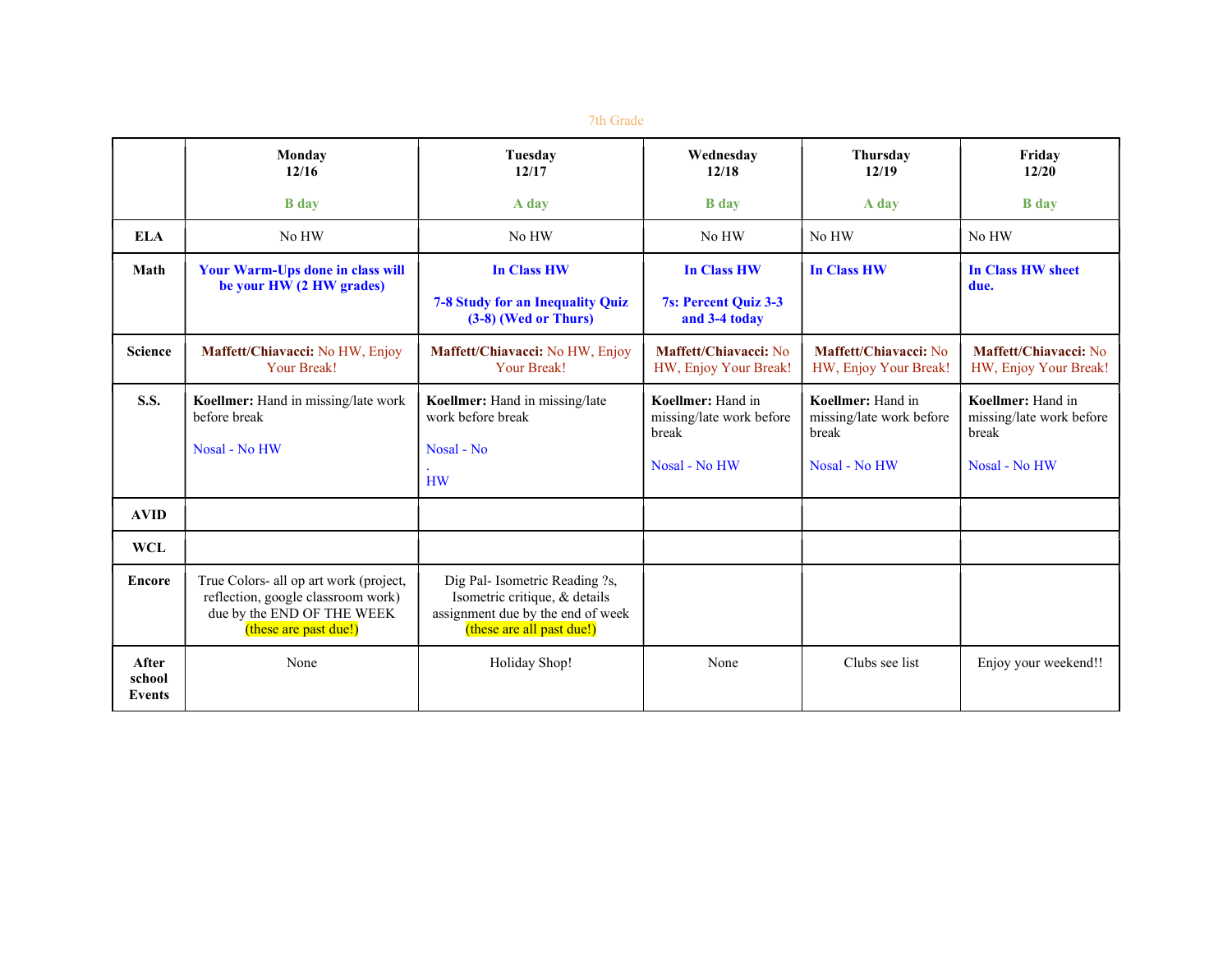| Sunday      | Monday                                                                                          | Tuesday                           | Wednesday                                | Thursday                       | Friday                                       | <b>Saturday</b> |
|-------------|-------------------------------------------------------------------------------------------------|-----------------------------------|------------------------------------------|--------------------------------|----------------------------------------------|-----------------|
| $\vert$ 1   | $\sqrt{2}$                                                                                      | $\mathfrak{Z}$                    | $\overline{4}$                           | 5<br>2 hour early<br>dismissal | <b>6 Science Fair</b><br><b>Projects due</b> | $\tau$          |
| $8\,$       | 9                                                                                               | 10<br><b>Music Concert 6-7:30</b> | 11                                       | 12<br><b>Spelling Bee 3-</b>   | 13<br>Interims go home                       | 14              |
| 15          | 16GBHS Band<br>Performance 8th 1:50 -<br>2:30<br><b>School-wide Science Fair</b><br><b>Expo</b> | 17<br><b>Holiday Shop</b>         | 18<br>Science Tyler CFA Quiz #2<br>today | 19                             | $20\,$                                       | 21              |
| 22 Hanukkah | 23 OFF                                                                                          | <b>24 OFF</b>                     | 25 Christmas<br><b>RRY CHRISTMA</b>      | <b>26 OFF</b>                  | <b>27 OFF</b>                                | <b>28 OFF</b>   |
| 29          | <b>30 OFF</b>                                                                                   | 31 OFF                            |                                          |                                |                                              |                 |

8th Grade - December 2019